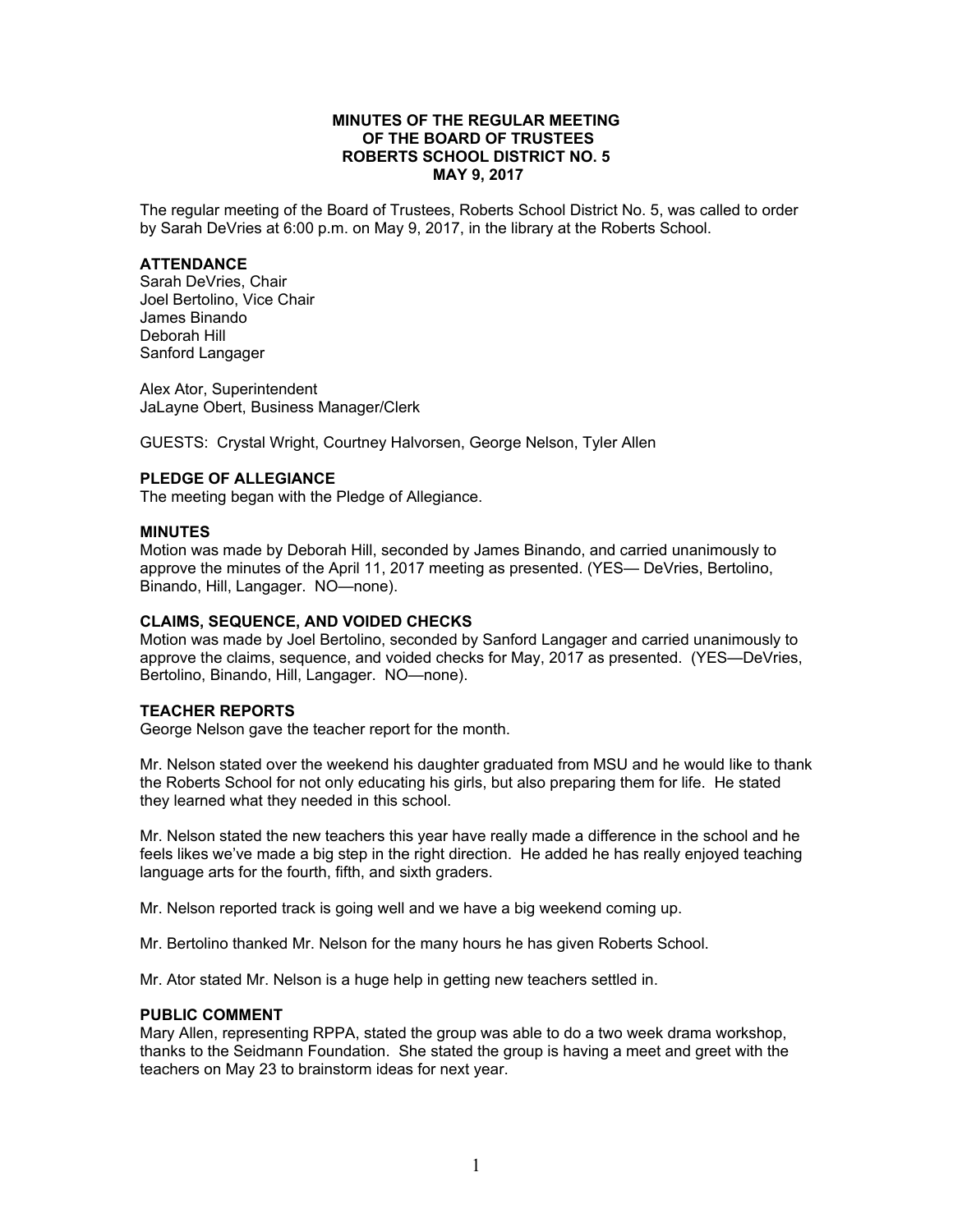Mrs. Allen thanked the school for letting the Roberts Activity Committee use the bus barns to work on crosses and dog tags for the veteran project. She stated Mr. Harvison has also been very helpful with work on the project.

#### **PERSONNEL**

MATH POSITION – Mr. Ator recommended hiring Dusty Reno for the math teaching position at lane 5, step 0 on the salary matrix at \$30186.

Mr. Ator stated Mr. Reno is also interested in filling a bus driver position and recommended he also be hired for that position.

Motion was made by Deborah Hill, seconded by Sanford Langager and carried unanimously to hire Dusty Reno for the math teaching position at \$30186 and the bus driver position. (YES— DeVries, Bertolino, Binando, Hill, Langager. NO—none).

DIRECTOR OF FACILITIES AND MAINTENANCE – Mr. Ator recommended hiring Peter Wisniewski as Director of Facilities and Maintenance at \$13.95 per hour, forty hours per week year-round with single coverage health insurance with an effective start date of July 10, 2017.

Motion was made by Sanford Langager, seconded by James Binando and carried unanimously to hire Peter Wisniewski as Director of Facilities and Maintenance as recommended by the superintendent. (YES—DeVries, Bertolino, Binando, Hill, Langager. NO—none).

SUMMER LAWN CARE – Mr. Ator recommended hiring Jené Reinhardt for summer lawn care for 15 hours a week at \$11.50 per hour.

Motion was made by James Binando, seconded by Deborah Hill and carried unanimously to hire Jené Reinhardt for summer lawn care for 15 hours a week at \$11.50 per hour. (YES—DeVries, Bertolino, Binando, Hill, Langager. NO—none).

SUMMER SCHOOL – Mr. Ator recommended hiring Jackie Ronning to teach summer school at \$30 per hour.

Motion was made by James Binando, seconded by Sanford Langager and carried unanimously to hire Jackie Ronning to teach summer school at \$30 per hour. (YES—DeVries, Bertolino, Binando, Hill, Langager. NO—none).

RENEWAL OF CONTRACTS – Mr. Ator recommended contract renewal for the following tenured certified staff:

Jené Reinhardt, Courtney Halverson, Julie Jones, Jackie Ronning, Sheila Roberts, Crystal Wright, George Nelson

Motion was made by Joel Bertolino, seconded by Deborah Hill and carried unanimously to approve contract renewal for tenured teachers Jené Reinhardt, Courtney Halverson, Julie Jones, Jackie Ronning, Sheila Roberts, Crystal Wright, George Nelson. (YES—DeVries, Bertolino, Binando, Hill, Langager. NO—none).

Mr. Ator noted this is the second year George Nelson has not asked for an extra step on the matrix, which he can do as he has reached the bottom of the salary matrix.

Mr. Ator recommended contract renewal for the following non-tenured certified staff:

Norris "Cass" Cole, Jon Milligan, Ashley McCoy, James Sigl, Bill Harvison, and Brian Frank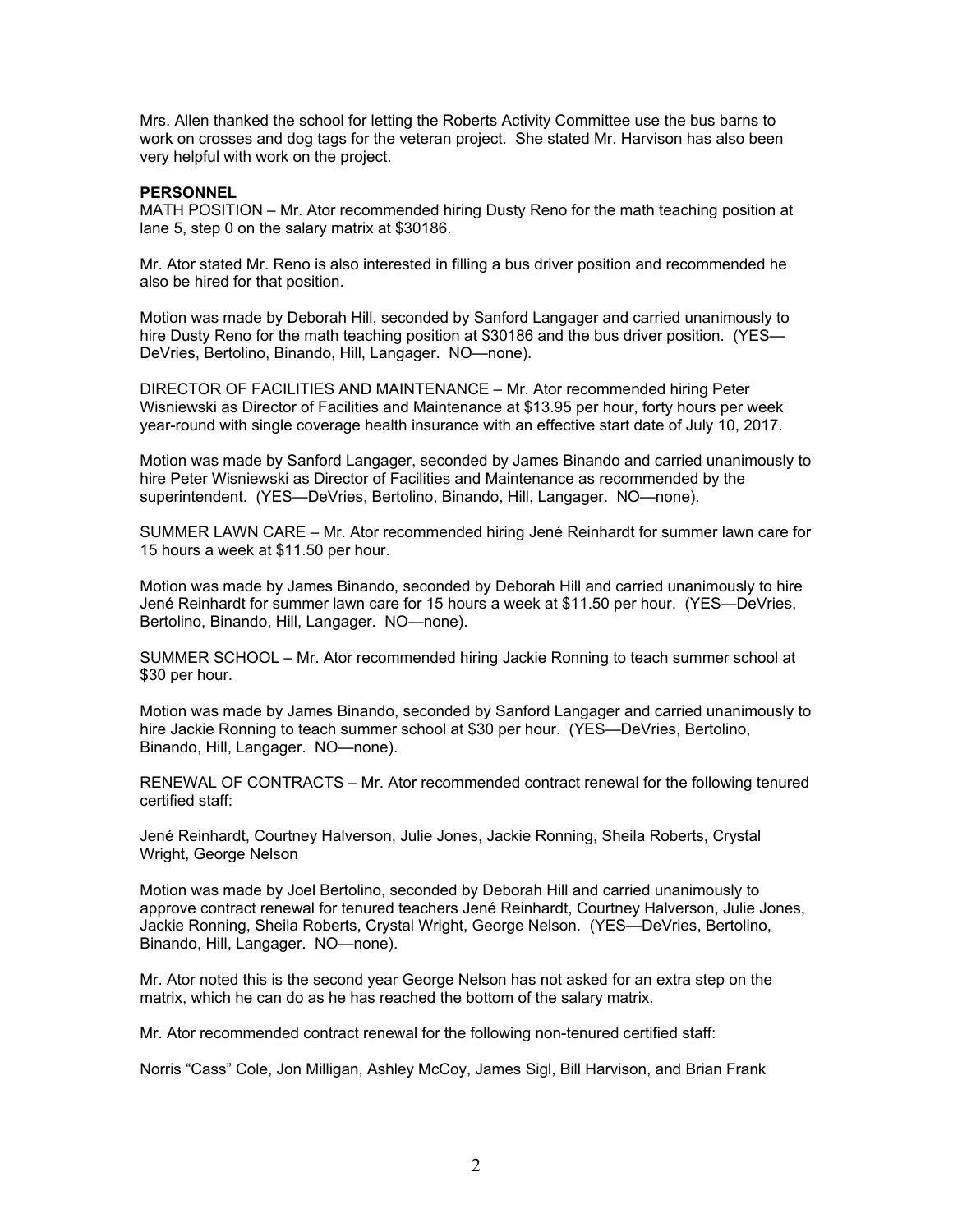Motion was made by Sanford Langager, seconded by Joel Bertolino and carried unanimously to approve contract renewal for non-tenured certified staff Norris Cole, Jon Milligan, Ashley McCoy, James Sigl, Bill Harvison, and Brian Frank. (YES—DeVries, Bertolino, Binando, Hill, Langager. NO—none).

Mr. Ator recommended granting tenure and contract renewal for Myrna Lastusky.

Motion was made by Deborah Hill, seconded by James Binando and carried unanimously to approve granting tenure and contract renewal for Myrna Lastusky. (YES—DeVries, Bertolino, Binando, Hill, Langager. NO—none).

Mr. Ator recommended contract renewal for the following classified staff:

Robert DeVries, Jeff Krook, Joanne Stark, Lynette Burgan, Mary Decker, Misty Pitts, Rick Sederberg, Erin Koch (will likely move into a paraprofessional role)

Motion was made by Deborah Hill, seconded by James Binando and carried unanimously to approve contract renewal for classified staff Robert DeVries, Jeff Krook, Joanne Stark, Lynette Burgan, Mary Decker, Misty Pitts, Rick Sederberg, and Erin Koch. (YES—DeVries, Bertolino, Binando, Hill, Langager. NO—none).

Mr. Ator recommended contract renewal for the following administrative staff:

Alex Ator, JaLayne Obert, Nancy Langager

Motion was made by Joel Bertolino, seconded by Deborah Hill and carried unanimously to approve contract renewal for Alex Ator, JaLayne Obert, and Nancy Langager. (YES—DeVries, Bertolino, Binando, Hill. NO—none. ABSTAINED—Langager (conflict of interest.)

Mr. Ator asked that action on the activities staff be tabled until next month. He stated extended contracts will also be discussed next month.

#### **NEW BUSINESS**

CANVASS OF ELECTION – Mr. Ator stated the Annual Trustee Election for two (2) trustee position for three (3) year terms was held on May 2, 2017. He added there were 164 votes cast and the results are as follows:

Joel Bertolino – 135 votes Tyler Allen – 93 votes Chris DeVries – 58 votes Cortney Kallevig – 30 votes

Bertolino and Allen elected

Mr. Ator recommended the canvass of votes be approved as presented.

Motion was made by Sanford Langager, seconded by Joel Bertolino and carried unanimously to approve the canvass of votes of the trustee election held on May 2, 2017, as presented. (YES— DeVries, Bertolino, Binando, Hill, Langager. NO—none).

Mr. Ator thanked Mrs. Hill for her service to the Board.

ALTACARE SERVICES – Mr. Ator recommended approval of continuation of the Altacare program for the 2017-2018 school year.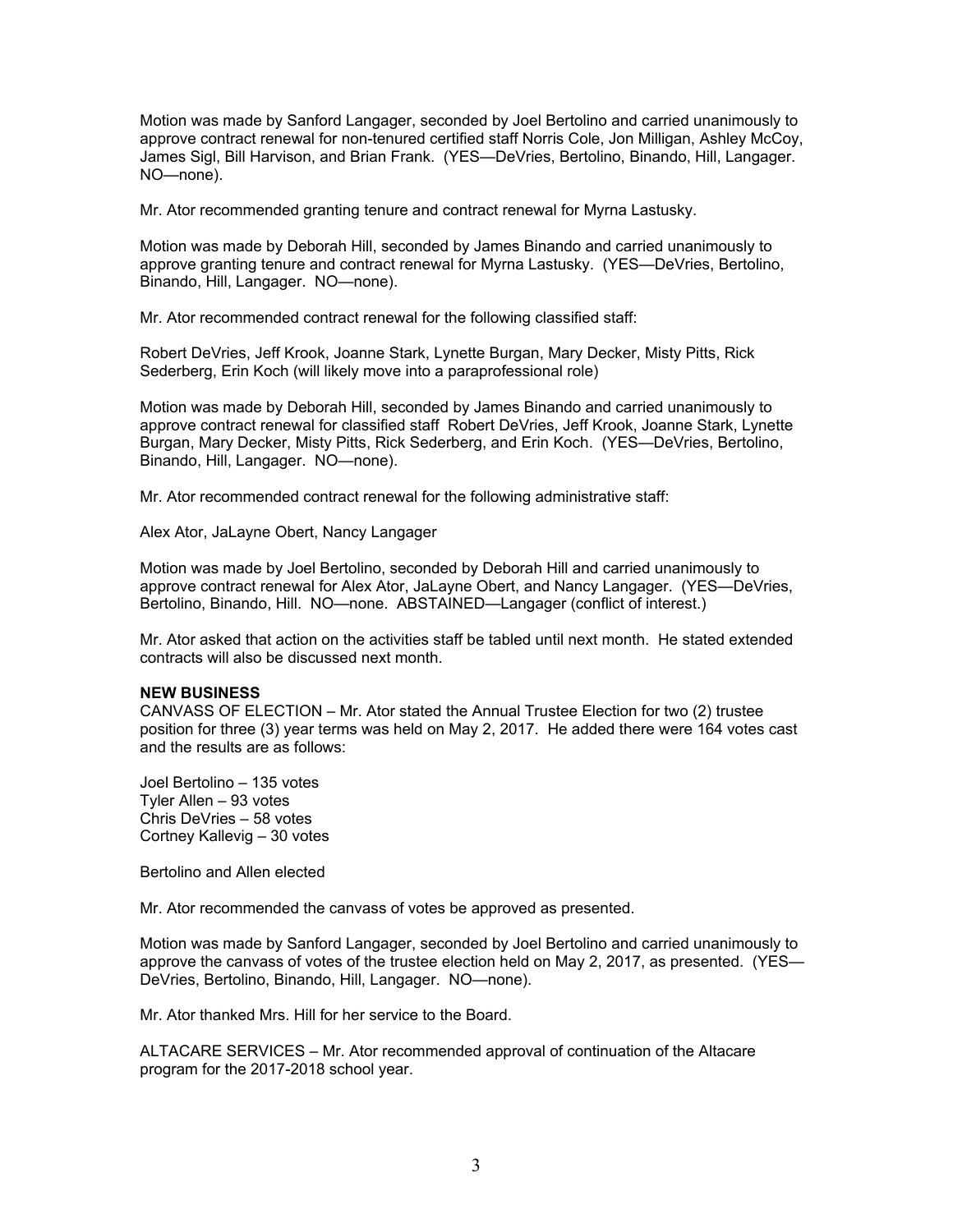Motion was made by Deborah Hill, seconded by Sanford Langager and carried unanimously to approve continuation of the Altacare program for the 2017-2018 school year. (YES—DeVries, Bertolino, Binando, Hill, Langager. NO—none).

RESOLUTION FOR DISPOSAL OF OBSOLETE PROPERTY – Mr. Ator stated Mrs. Lastusky has weeded out some library material she would like to dispose of by offering to students, staff, and the community. He recommended adoption of the Resolution for Disposal of Obsolete Property (see attached).

Motion was made by Joel Bertolino, seconded by James Binando and carried unanimously to approve the Resolution for Disposal of Obsolete Property. (YES—DeVries, Bertolino, Binando, Hill, Langager. NO—none).

# **OLD BUSINESS**

SPRING ORDERS REVIEW – Mr. Ator stated we are looking to have about \$75,000 to spend at year end and can consider things such as the science curriculum, new floor cleaner, and teacher lap tops. He stated numbers should be firmer at the June meeting and recommended it be held on June 20.

17-18 CLASS SCHEDULE – Mr. Ator stated a rough draft of next year's schedule was included in the agenda material and asked for feedback.

Mrs. Hill stated it looks like ninth and tenth graders are not going to be able to take band and asked if the schedule could be adjusted to allow for that.

Mr. Ator stated he could possibly adjust PE to allow them to take band.

POLICY UPDATES AND REVIEW – Mr. Ator stated he'll get back to policy in July and suggested July 18 as a meeting date.

#### **SUPERINTENDENT REPORT**

ACADEMIC REPORT – Mr. Ator reported Mrs. Lastusky received a \$5000 grant from Stillwater Mining that will be used to purchase new computers and materials for the library.

The Advanced Ag Ed class is almost finished building new shelves for the library.

Ms. McCoy's seventh grade English class just completed a unit on Frederick Douglass, slavery, and abolition and then each student created an illustrated children's book based on an event from the life of Frederick Douglass. Some of those are on display tonight.

Brian Frank is taking two students to the national BPA conference.

SBAC testing is completed and MAPS data should be available in June.

Spring Concert is scheduled for May 17.

Awards Banquet is scheduled for May 19 at 6:30 p.m.

SUPERINTENDENT SCHEDULE – Mr. Ator reviewed his schedule through the summer.

Mr. Ator stated graduation is June 3 and asked if Ms. DeVries and Mrs. Hill would help give out diplomas.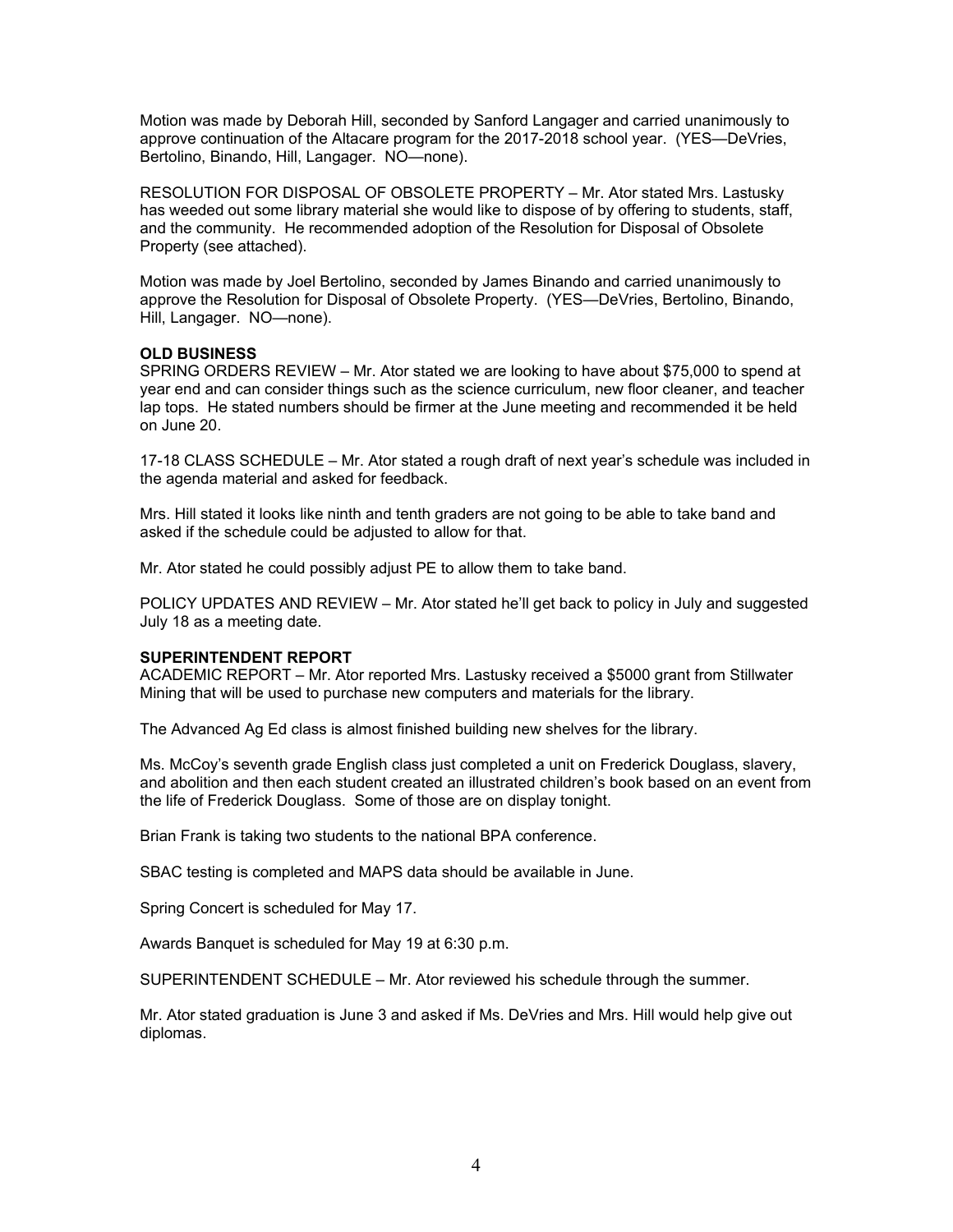# **ADJOURNMENT**

Ms. DeVries called for adjournment at 7:08 p.m.

Board Chair **District Clerk** 

 $\mathcal{L}_\text{max}$  , and the set of the set of the set of the set of the set of the set of the set of the set of the set of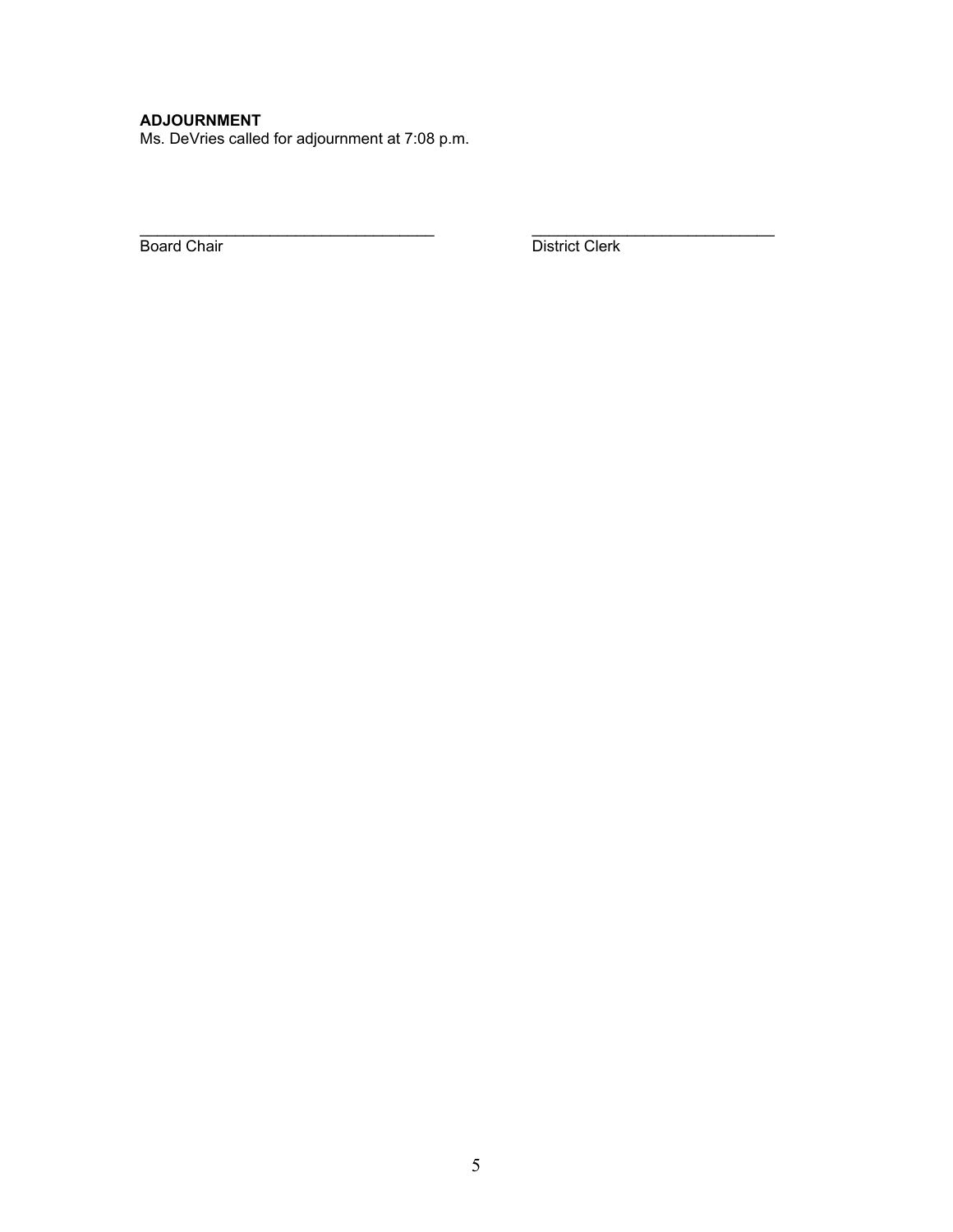#### **MINUTES OF THE REORGANIZATION MEETING OF THE BOARD OF TRUSTEES ROBERTS SCHOOL DISTRICT NO. 5 MAY 9, 2017**

The reorganization meeting of the Board of Trustees, Roberts School District No. 5, was called to order by Sarah DeVries at 7:08 p.m. on May 9, 2017, in the library at the Roberts School.

Sarah DeVries, Chair Joel Bertolino, Vice Chair James Binando Sanford Langager Tyler Allen (newly elected trustee)

Alex Ator, Superintendent JaLayne Obert, Business Manager/Clerk

# **OATH OF OFFICE FOR NEWLY ELECTED TRUSTEES**

Reelected trustee Joel Bertolino and newly elected trustee Tyler Allen were sworn in by Mrs. Obert.

# **ELECTION OF CHAIR**

Nomination of Sarah DeVries for Board Chair was made by Joel Bertolino, seconded by Sanford Langager and carried unanimously. (YES—DeVries, Bertolino, Allen, Binando, Langager. NO none).

# **ELECTION OF VICE CHAIR**

Nomination of Joel Bertolino for Vice Chair was made by James Binando, seconded by Sanford Langager and carried unanimously. (YES—DeVries, Bertolino, Allen, Binando, Langager. NO none).

#### **APPOINTMENT OF CLERK**

Motion was made by Sanford Langager, seconded by Joel Bertolino and carried unanimously to appoint JaLayne Obert as District Clerk for the 2017-2018 school year. (YES—DeVries, Bertolino, Allen, Binando, Langager. NO—none).

\_\_\_\_\_\_\_\_\_\_\_\_\_\_\_\_\_\_\_\_\_\_\_\_\_\_\_\_\_\_\_\_\_\_ \_\_\_\_\_\_\_\_\_\_\_\_\_\_\_\_\_\_\_\_\_\_\_\_\_\_\_\_

# **ADJOURNMENT**

Ms. DeVries adjourned the meeting at 7:14 p.m.

Board Chair **District Clerk**